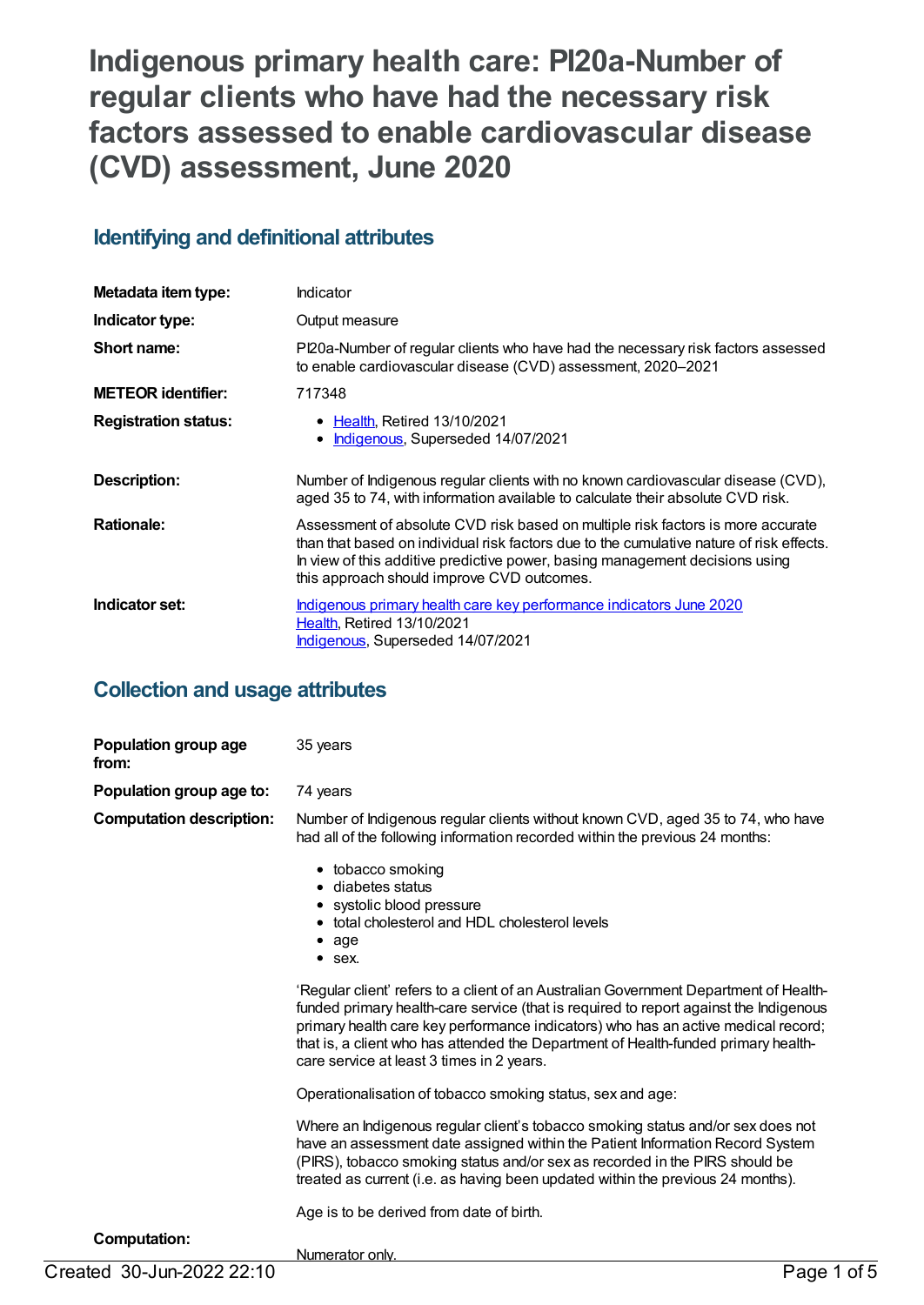**Numerator:** Number of Indigenous regular clients without known CVD, aged 35 to 74, who have had all of the following information recorded within the previous 24 months:

- tobacco smoking
- diabetes status
- systolic blood pressure
- total cholesterol and HDL cholesterol levels
- age
- sex.

#### **Numerator data elements: Data Element / Data Set**

[Person—diabetes](https://meteor.aihw.gov.au/content/270194) mellitus status, code NN

**Data Source**

[Indigenous](https://meteor.aihw.gov.au/content/430643) primary health care data collection

**NMDS / DSS**

[Indigenous](https://meteor.aihw.gov.au/content/715320) primary health care NBEDS 2020–21

## **Data Element / Data Set**

[Person—regular](https://meteor.aihw.gov.au/content/686291) client indicator, yes/no code N

**Data Source**

[Indigenous](https://meteor.aihw.gov.au/content/430643) primary health care data collection

**NMDS / DSS**

[Indigenous](https://meteor.aihw.gov.au/content/715320) primary health care NBEDS 2020–21

**Data Element / Data Set**

Person-tobacco smoking status, code N

**Data Source**

[Indigenous](https://meteor.aihw.gov.au/content/430643) primary health care data collection

**NMDS / DSS**

[Indigenous](https://meteor.aihw.gov.au/content/715320) primary health care NBEDS 2020–21

**Data Element / Data Set**

[Person—age,](https://meteor.aihw.gov.au/content/303794) total years N[NN]

**Data Source**

[Indigenous](https://meteor.aihw.gov.au/content/430643) primary health care data collection

**NMDS / DSS**

[Indigenous](https://meteor.aihw.gov.au/content/715320) primary health care NBEDS 2020–21

## **Data Element / Data Set**

[Person—cardiovascular](https://meteor.aihw.gov.au/content/465948) disease recorded indicator, yes/no code N

**Data Source**

[Indigenous](https://meteor.aihw.gov.au/content/430643) primary health care data collection

**NMDS / DSS**

[Indigenous](https://meteor.aihw.gov.au/content/715320) primary health care NBEDS 2020–21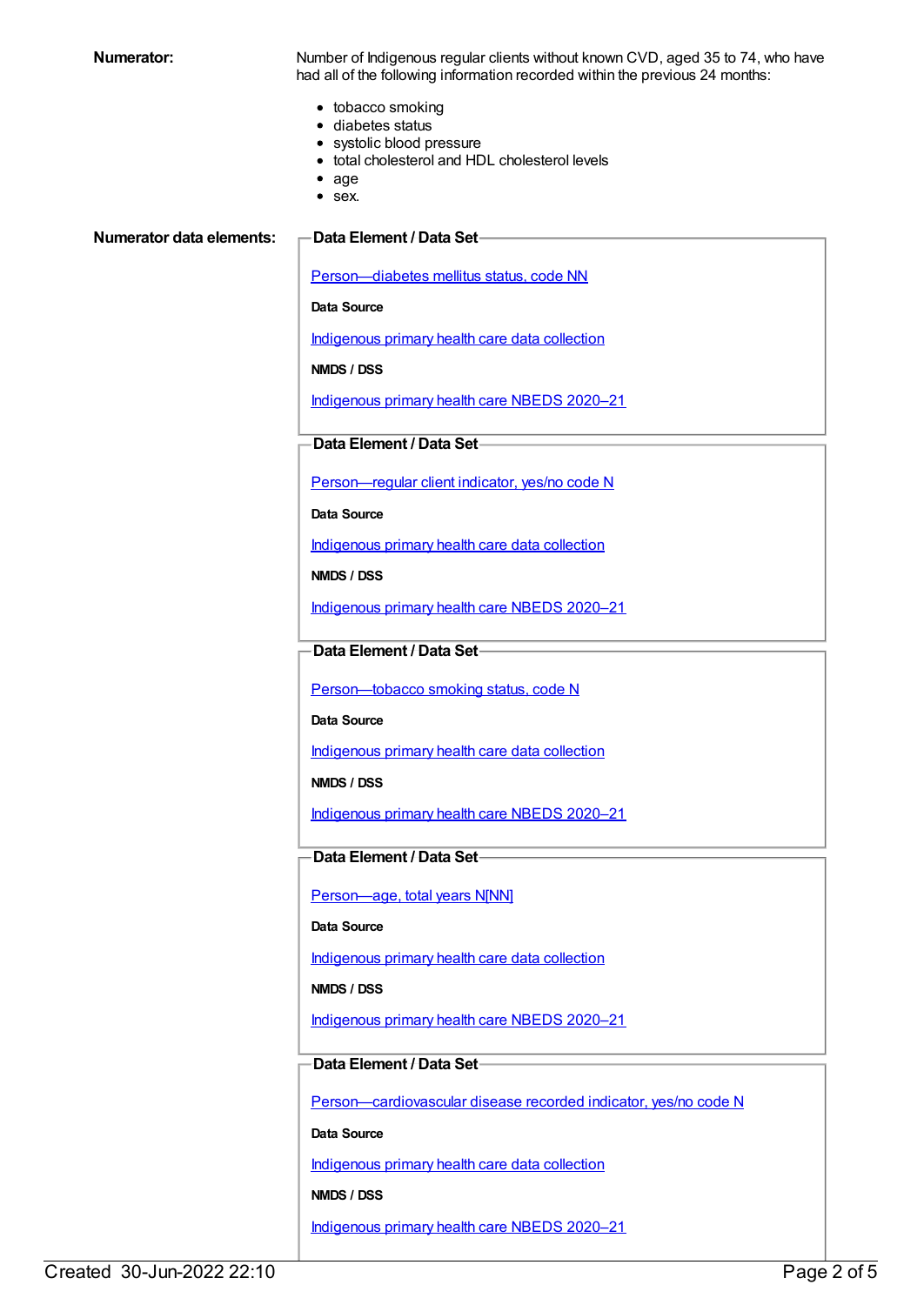#### **Guide for use**

Only include 'no' responses, i.e. those persons who do not have a cardiovascular disease recorded on their clinical record.

### **Data Element / Data Set**

[Person—systolic](https://meteor.aihw.gov.au/content/588766) blood pressure measurement result recorded indicator, yes/no code N

### **Data Source**

[Indigenous](https://meteor.aihw.gov.au/content/430643) primary health care data collection

**NMDS / DSS**

[Indigenous](https://meteor.aihw.gov.au/content/715320) primary health care NBEDS 2020–21

### **Data Element / Data Set**

[Person—total](https://meteor.aihw.gov.au/content/588774) cholesterol measurement result recorded indicator, yes/no code N

**Data Source**

[Indigenous](https://meteor.aihw.gov.au/content/430643) primary health care data collection

**NMDS / DSS**

[Indigenous](https://meteor.aihw.gov.au/content/715320) primary health care NBEDS 2020–21

## **Data Element / Data Set**

[Person—HDL](https://meteor.aihw.gov.au/content/594647) cholesterol measurement result recorded indicator, yes/no code N

**Data Source**

[Indigenous](https://meteor.aihw.gov.au/content/430643) primary health care data collection

**NMDS / DSS**

[Indigenous](https://meteor.aihw.gov.au/content/715320) primary health care NBEDS 2020–21

## **Data Element / Data Set**

Person-Indigenous status, code N

**Data Source**

[Indigenous](https://meteor.aihw.gov.au/content/430643) primary health care data collection

**NMDS / DSS**

[Indigenous](https://meteor.aihw.gov.au/content/715320) primary health care NBEDS 2020–21

#### **Data Element / Data Set**

[Person—sex,](https://meteor.aihw.gov.au/content/635126) code X

**Data Source**

[Indigenous](https://meteor.aihw.gov.au/content/430643) primary health care data collection

**NMDS / DSS**

[Indigenous](https://meteor.aihw.gov.au/content/715320) primary health care NBEDS 2020–21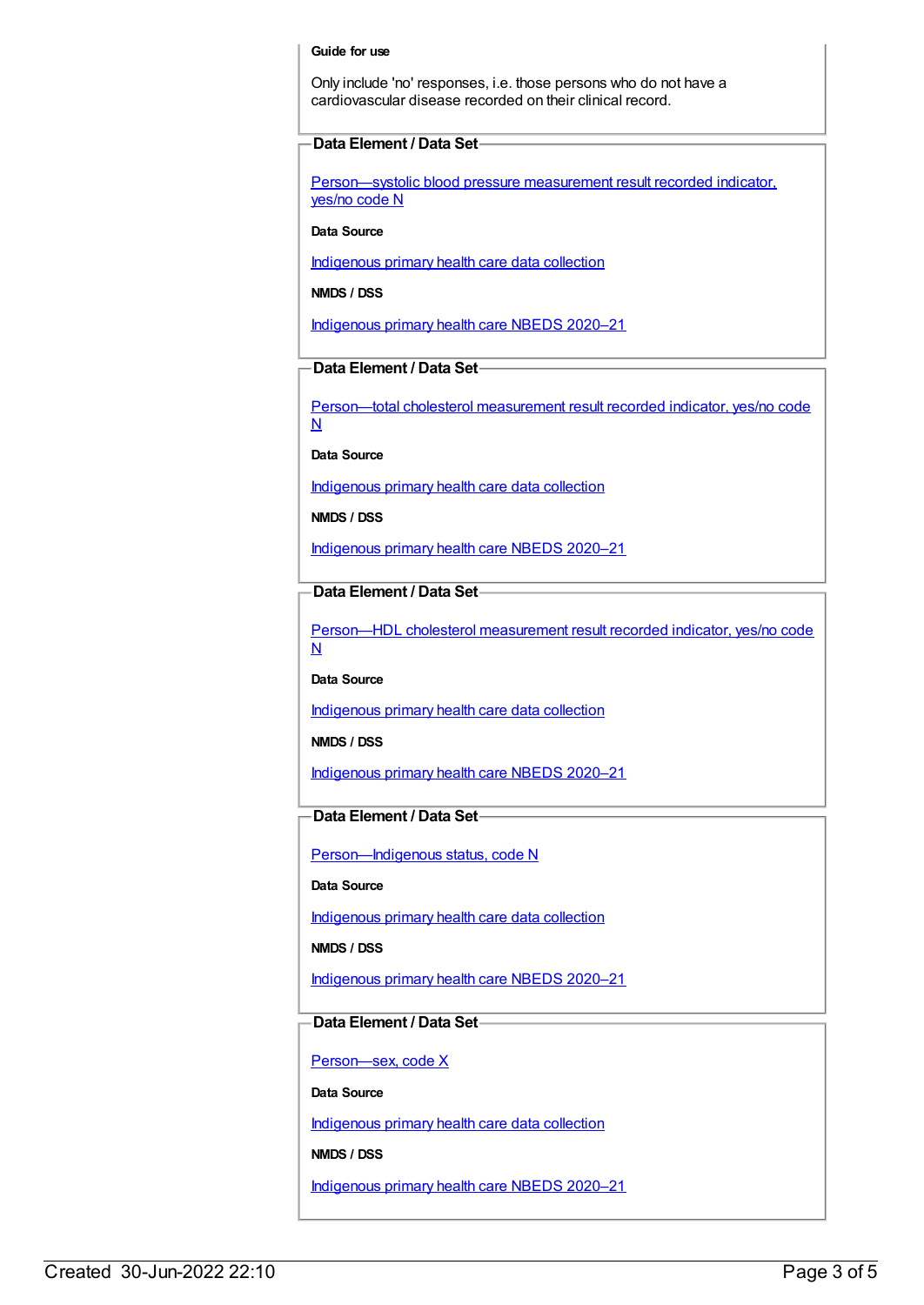| Disaggregation:                         | 1. Sex:<br>a) Male<br>b) Female                                                                                                                                  |
|-----------------------------------------|------------------------------------------------------------------------------------------------------------------------------------------------------------------|
|                                         | 2. Age group:<br>a) 35-44 years<br>b) 45-54 years<br>c) 55-64 years<br>d) 65-74 years                                                                            |
| <b>Disaggregation data</b><br>elements: | Data Element / Data Set-                                                                                                                                         |
|                                         | Person-age, total years N[NN]                                                                                                                                    |
|                                         | Data Source                                                                                                                                                      |
|                                         | Indigenous primary health care data collection<br>NMDS / DSS                                                                                                     |
|                                         | Indigenous primary health care NBEDS 2020-21                                                                                                                     |
|                                         | Data Element / Data Set-                                                                                                                                         |
|                                         | Person-sex, code X                                                                                                                                               |
|                                         | <b>Data Source</b>                                                                                                                                               |
|                                         | Indigenous primary health care data collection                                                                                                                   |
|                                         | NMDS / DSS                                                                                                                                                       |
|                                         | Indigenous primary health care NBEDS 2020-21                                                                                                                     |
| <b>Comments:</b>                        | This indicator covers a 24 month reporting period from 1 January 2020 to 31<br>December 2021:                                                                    |
|                                         | • Indigenous primary health care NBEDS 2019-20 covers the period<br>01/01/2020 to 30/06/2020<br>• Indigenous primary health care NBEDS 2020-21 covers the period |
|                                         | 01/07/2020 to 30/06/2021<br>$\bullet$ Indigenous primary health care NREDS 2021-22 (to be released) will cover                                                   |

#### Indigenous primary health care NBEDS 2021–22 (to be released) will cover the period 01/07/2021 to 31/12/2021.

# **Representational attributes**

| <b>Representation class:</b> | Count   |
|------------------------------|---------|
| Data type:                   | Real    |
| Unit of measure:             | Person  |
| Format:                      | N[N(6)] |
|                              |         |

# **Indicator conceptual framework**

| Framework and | Effective/Appropriate/Efficient |
|---------------|---------------------------------|
| dimensions:   |                                 |

## **Data source attributes**